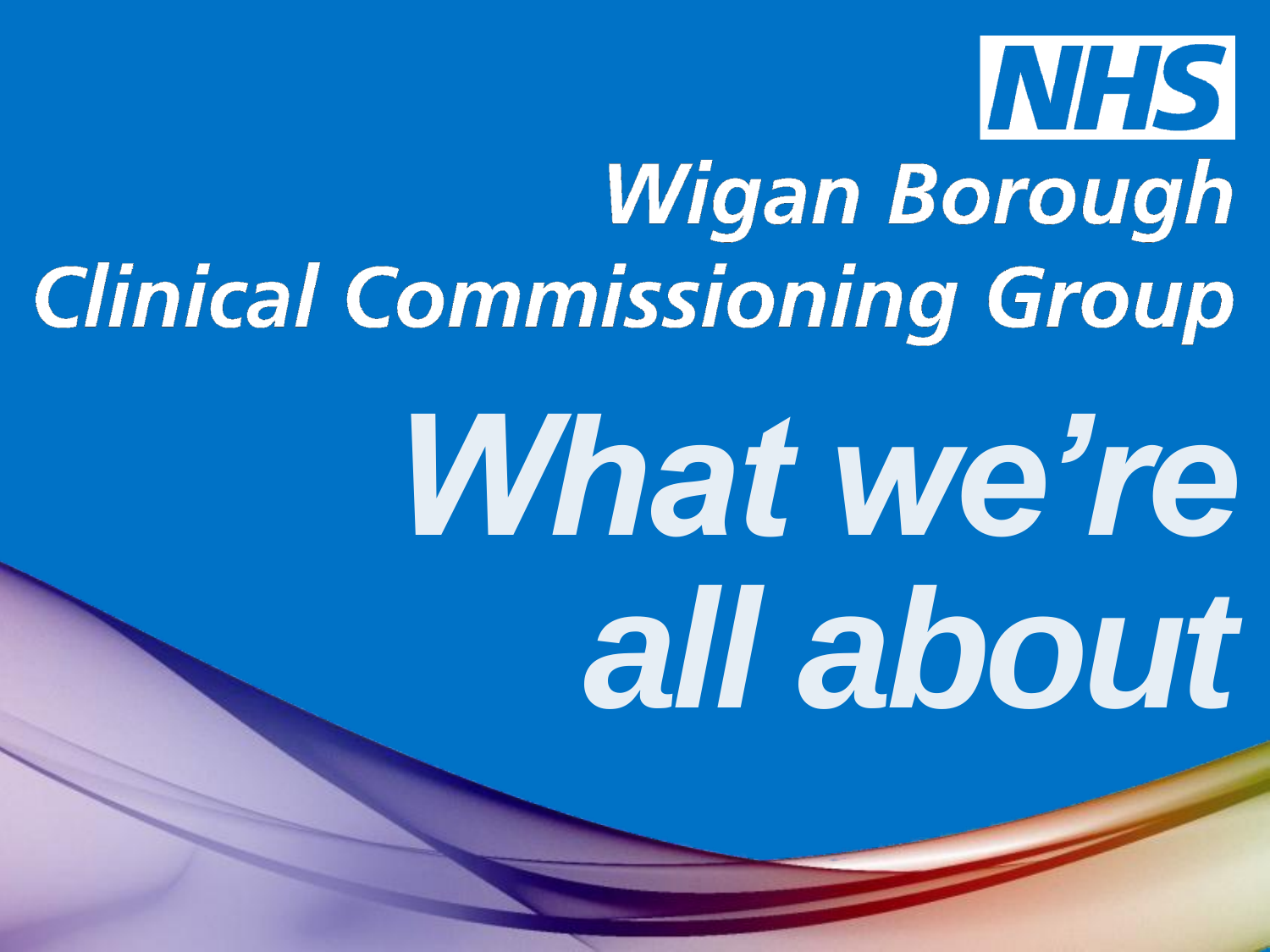### **Who we are**

Wigan Borough Clinical Commissioning Group is the statutory body responsible for commissioning local health services in Wigan.

This means that we have the job of assessing the health needs of the Wigan population, funding health services that meet those needs and monitoring the quality of the services that are delivered.

WBCCG is made up of all local GPs who bring their expertise, experience and local knowledge to the job of improving NHS services in Wigan.

We are responsible for meeting local health needs within the available budget by commissioning appropriate services, including:

- Elective (planned) hospital care
- Rehabilitation care
- Urgent & emergency care (including Accident & Emergency)
- Most community health services
- Mental health services
	- **Learning disability services**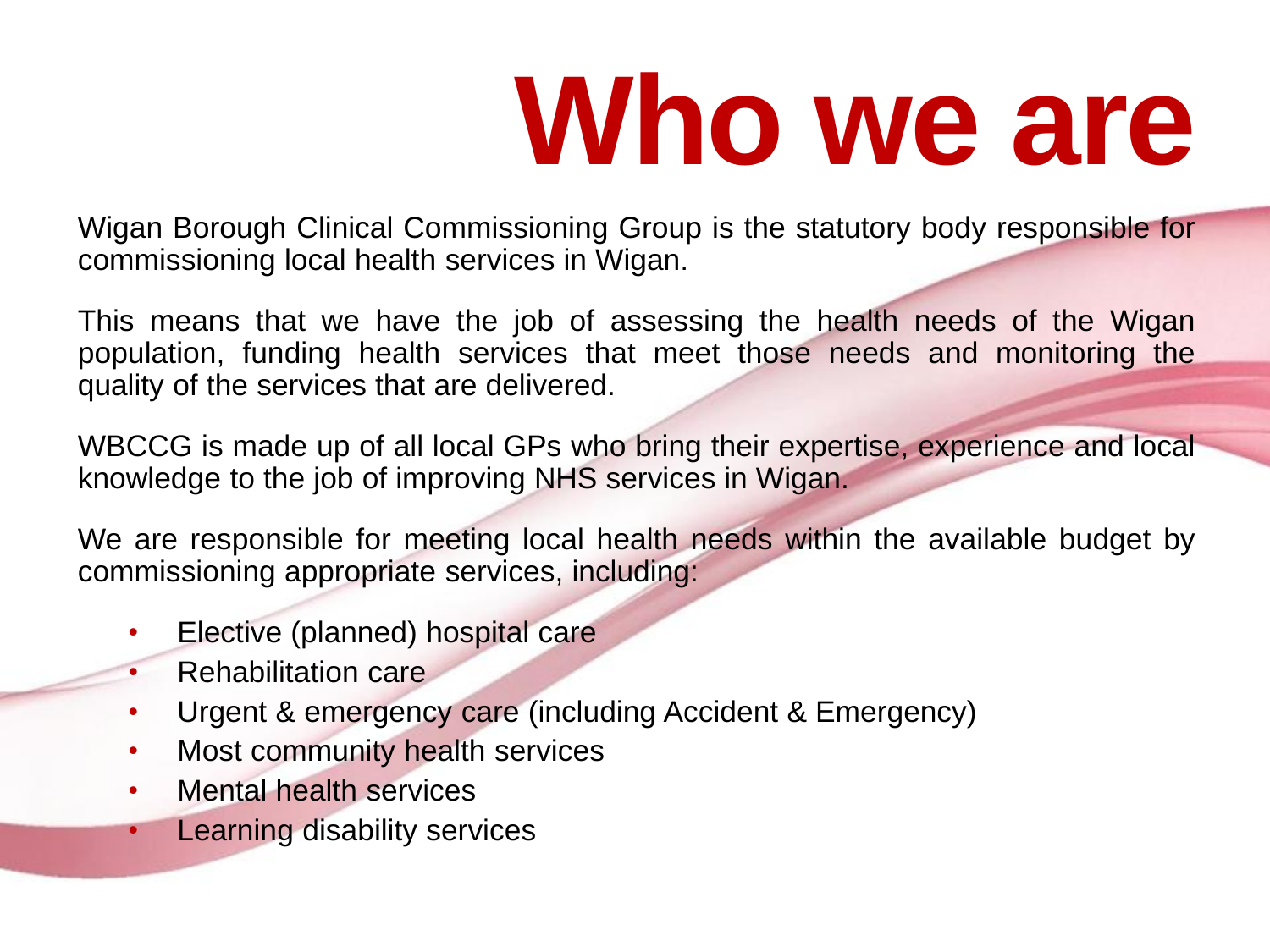#### **We are:**

#### *Ambitious*

You love the NHS, we love the NHS. We want the NHS we all love to be the best it can be and are committed to making sure that the NHS in Wigan is the best.

#### *Committed to Improving Lives*

We want you to be healthy. We want to help you stay healthy. And when you're ill, we want to help you get better by providing services that embody excellence, professionalism and high quality.

#### *Compassionate*

When you use our services you should be met with kindness, compassion and humanity. It's what we want for you; it's what we want for ourselves.

#### *Inclusive*

Everyone counts. We use our resources for the benefit of the whole community and make sure no one is excluded or left behind. We support the individual and the community. We believe that no decision should be taken about you, without you; after all, it's your healthcare.

#### *Led by Clinicians*

Doctors, nurses, clinicians are our driving force. They have the experience, they have the knowledge. The principles of the doctor's consulting room are embedded within the CCG.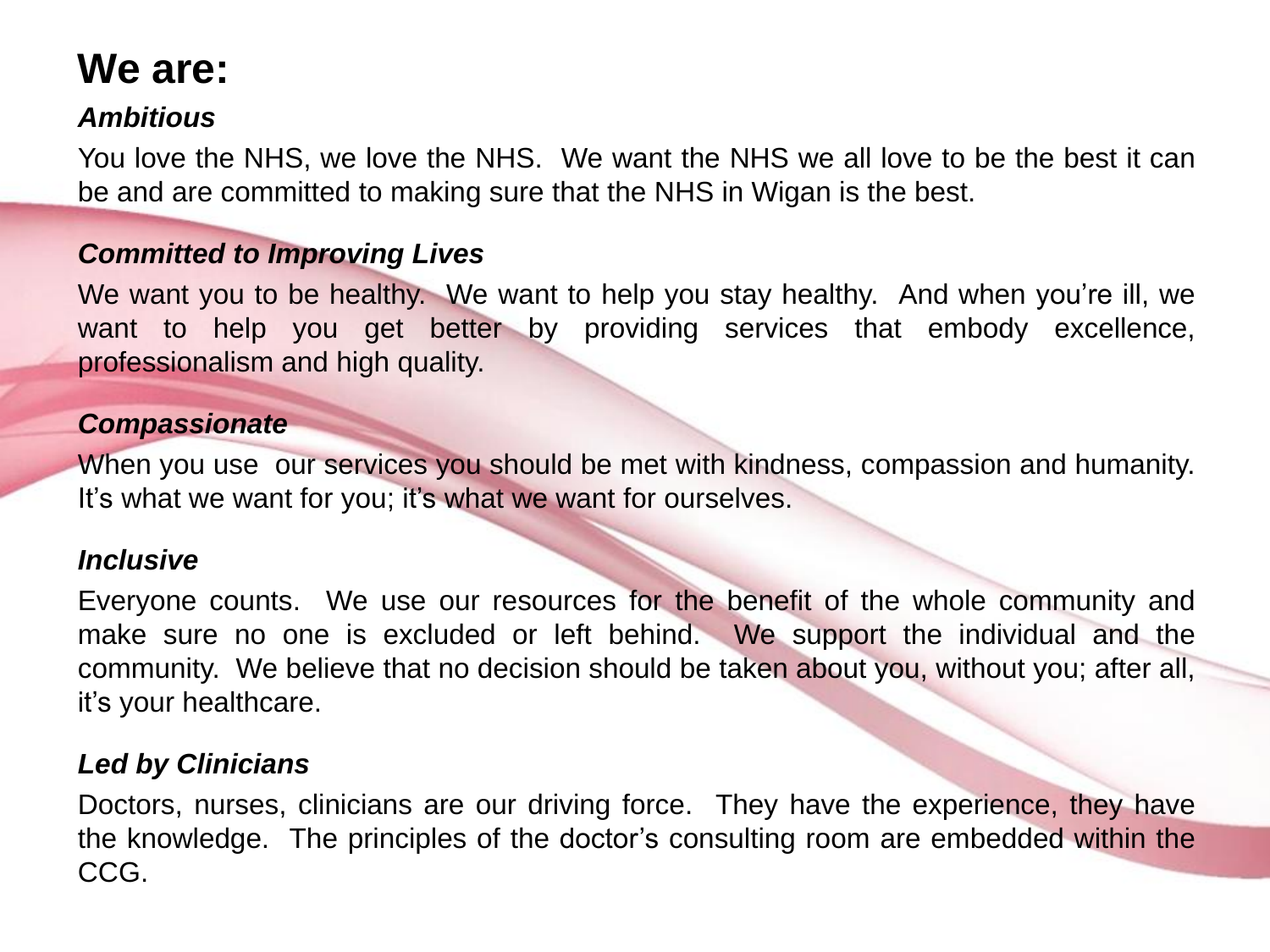## **Our Board**



**Dr Tim Dalton Chair** 



**Trish Anderson** Chief Officer



**Mike Tate** Chief Finance **Officer** 



**Julie Southworth**  Director of Quality and **Safety** 



Clinical Lead for North Clinical Lead for Wigan **Dr Tony Ellis**



**Dr Sanjay Wahie** Clinical Lead for ULC



**Dr Mohan Kumar** Clinical Lead for Patient Focus



**Dr Ashok Atrey**  Clinical Lead for TABA



**Dr Deepak Trivedi**  Clinical Lead for Atherleigh





**Dr Pete Marwick**  Wigan





Consultant Board Member **Helen Meredith** Nurse Board Member



**Frank Costello** Lay Member



**Maurice Smith** Lay Member



Secondary Care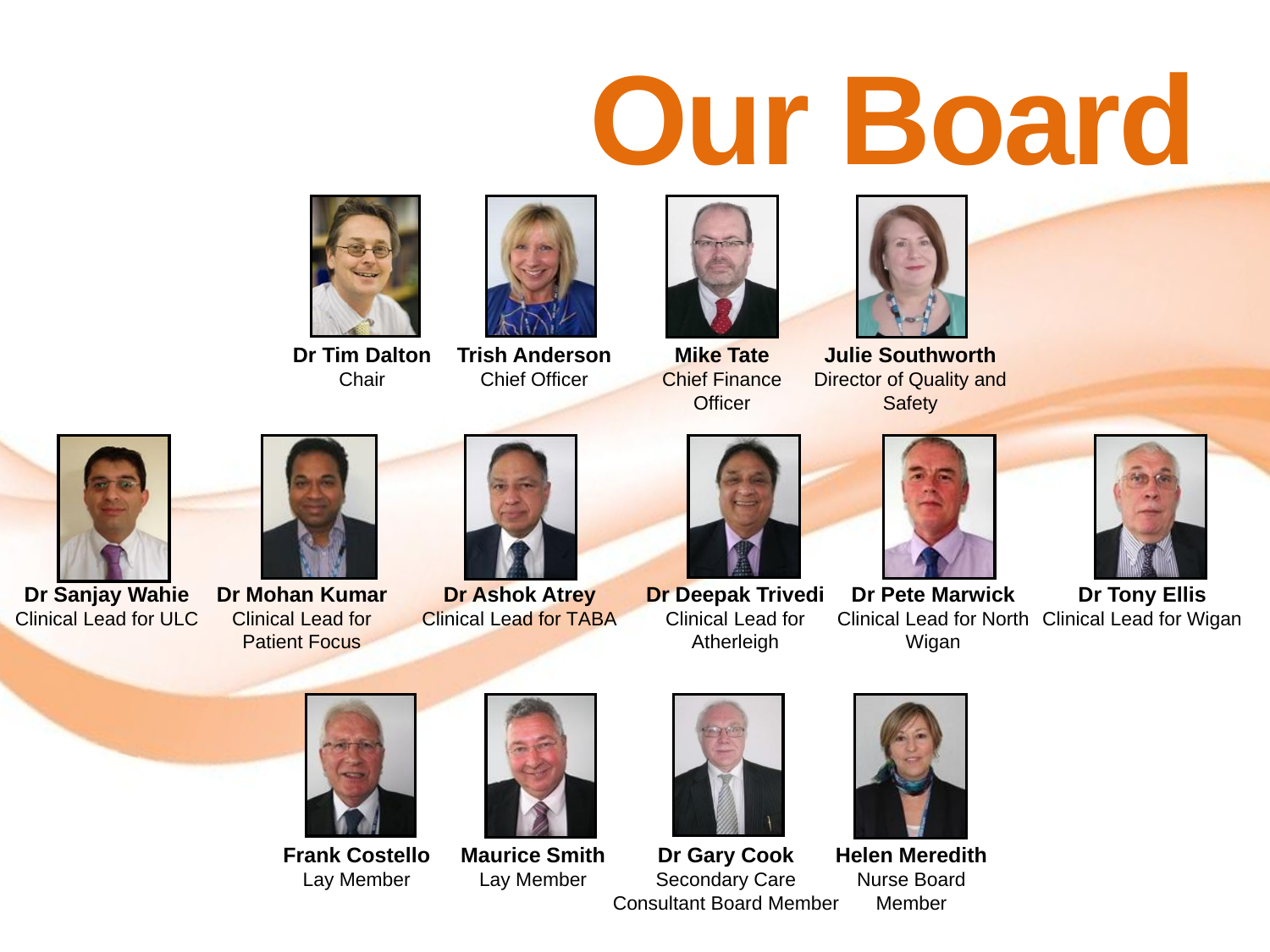

Wigan is one of the largest CCGs with a population of 320,000 and is very diverse. To make sure that we are aware of the needs of all our communities and that everyone is represented, the CCG is divided in to six 'localities'.

The 'localities' are groups of like-minded GPs broadly based on geography. The localities are:

- **Atherleigh**
- **Patient Focus**
- North Wigan
- Tyldesley, Astley, Boothtown and Atherton (TABA)
- United League Collaborative (ULC)
- Wigan Central

Each locality has a clinical lead on the Board and its own locality meetings to make sure that the views of all GPs, practices and patients in Wigan are listened to.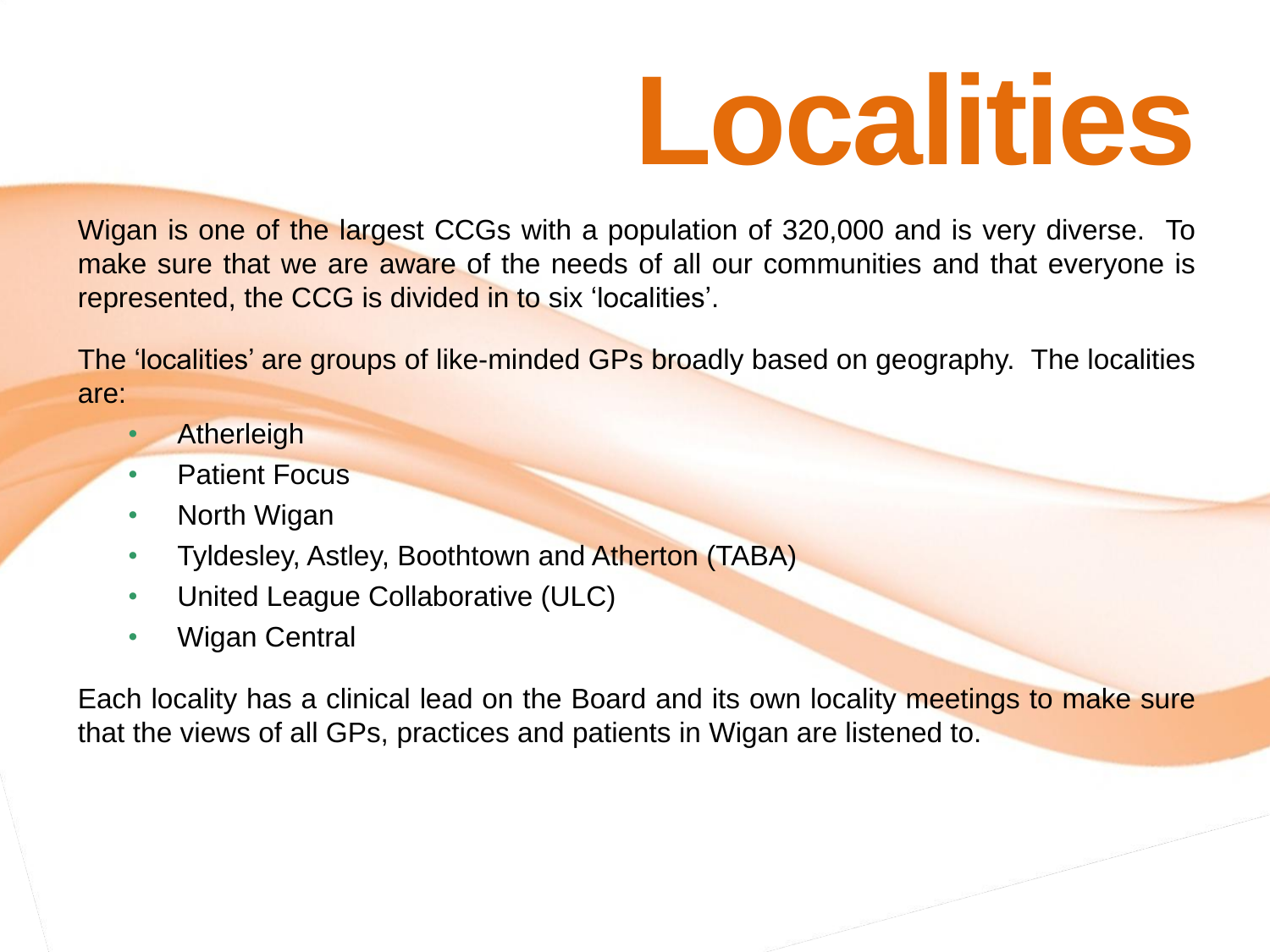# What we want **to achieve**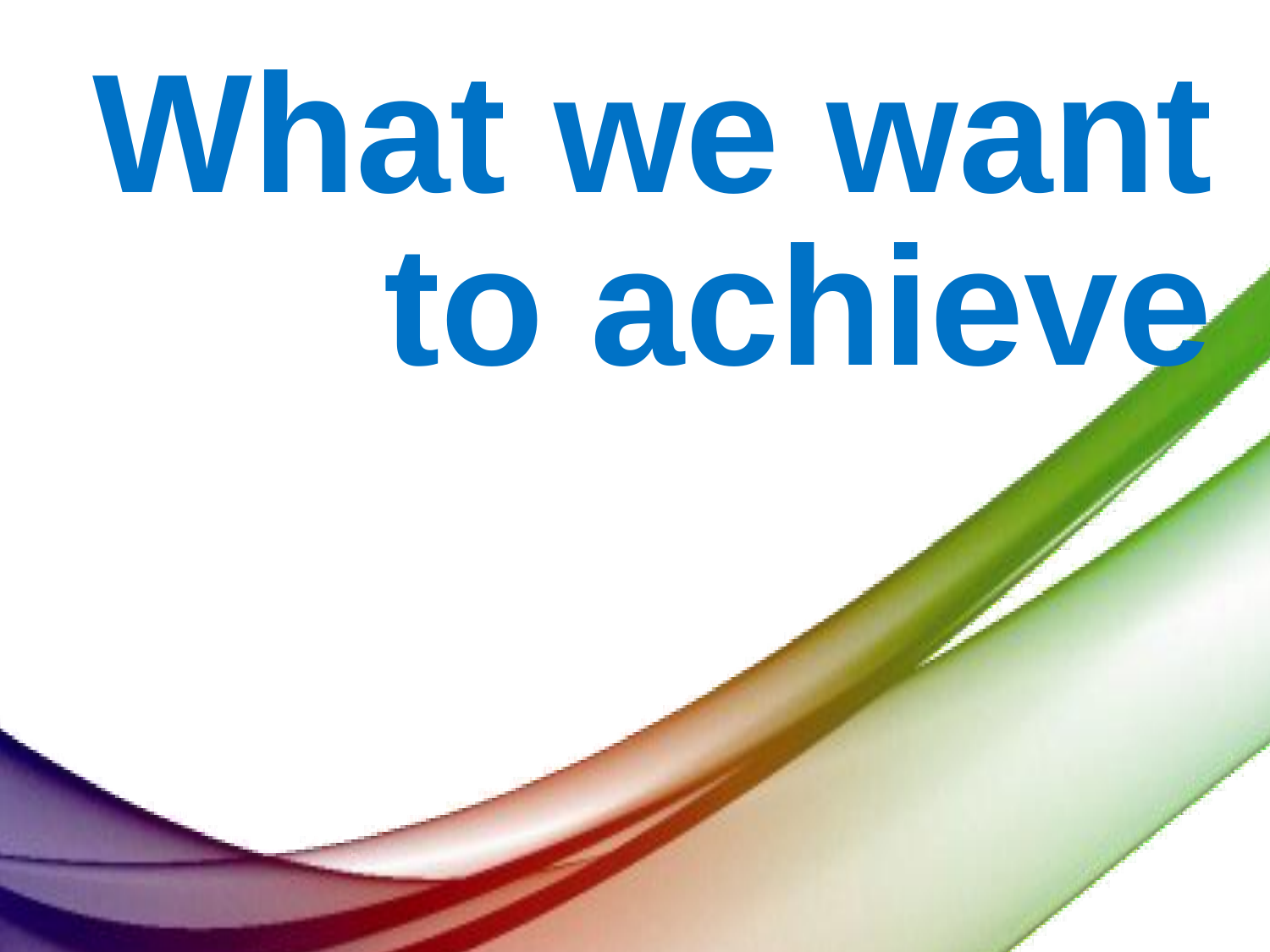## **Our Vision**

*"WBCCG will ensure the delivery of excellent health outcomes for the population it serves in the borough of Wigan, maintaining clinical excellence and value for money."*

We will do this through effective commissioning, achieving the maximum improvements possible in the health of the patients and all residents in Wigan Borough, maintaining excellent clinical performance, delivering value for money, and providing clinical leadership and engagement with the public and member practices.

We are:

- Focusing on **improving health outcomes** for everyone within the borough.
- Maintaining a **bottom up approach** to commissioning.
- Building **strong partnerships** across the local health and social care system with a commitment to working with other health commissioners.
- Building **strong relationships** with our patients.
- Developing **integrated commissioning** and service provision.
- Delivering a balanced and **sustainable budget**.
- **Responding and adapting** to the changing local and national agendas.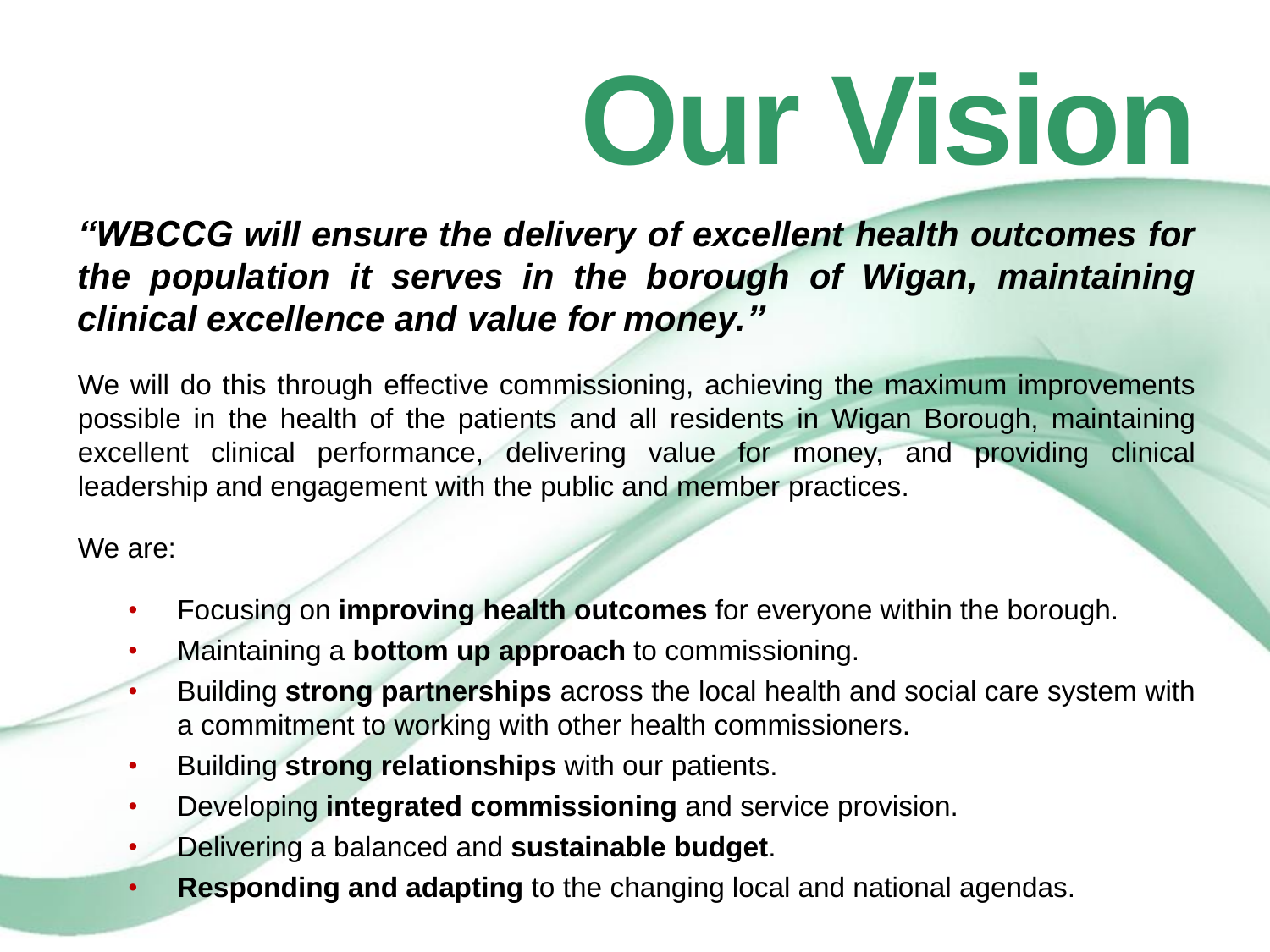## **Our Priorities**

Our priorities are focused on our biggest challenges and are based upon the demographics and habits of the Wigan population.

#### **Demographics**

Wigan has a registered population of 320,000. Nearly 100,000 of these are considered to be part of the most deprived 20% in the country.

As a population, we do not choose well for the benefit of our health. Wigan has higher than average rates of alcohol consumption, smoking and obesity. 23% of our residents have long term illnesses. Emergency hospital admissions for mental health problems, depression and dementia are higher than it should be.

#### **What are we doing about it?**

We are focusing on these six priorities:

#### **Priority 1. Alcohol**

We want to reduce the number of people in Wigan Borough who drink above the Department of Health's recommendations.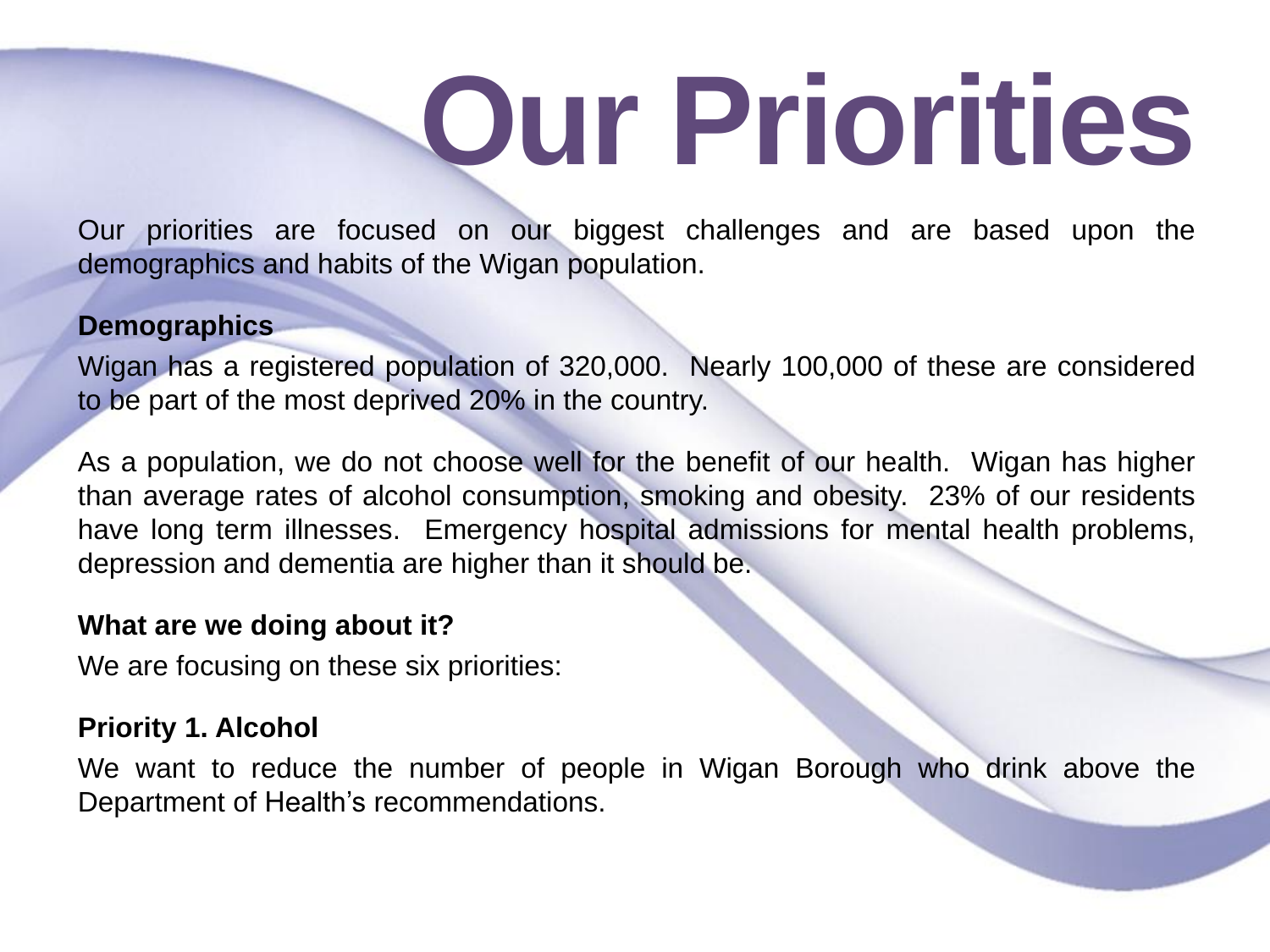#### **Priority 2: Dementia**

We want to make sure that people with dementia are getting diagnosed and getting access to the support they need. We want to be able to reduce the prescription of antipsychotic medication.

#### **Priority 3: Falls and Fractures**

By 2015 we want to have affected a 15% reduction in secondary fractures in people over the age of 40. We also want to reduce the number of re-attendances at A&E as a result of a fall.

#### **Priority 4: Long Term Conditions**

We want to reduce the number of patients with multiple long term conditions and therefore reduce attendance at GP surgeries, outpatient clinics and A&E, making these services available for a range of people.

#### **Priority 5: Obesity**

We want to increase the uptake of weight management services and increase the physical activity levels of patients following intervention. We want to see weight lost, stay lost, and not regained.

#### **Priority 6: Cardiovascular Disease (CVD – heart disease)**

We want to reduce the CVD mortality for under 75s and help people avoid the need to be admitted in to hospital.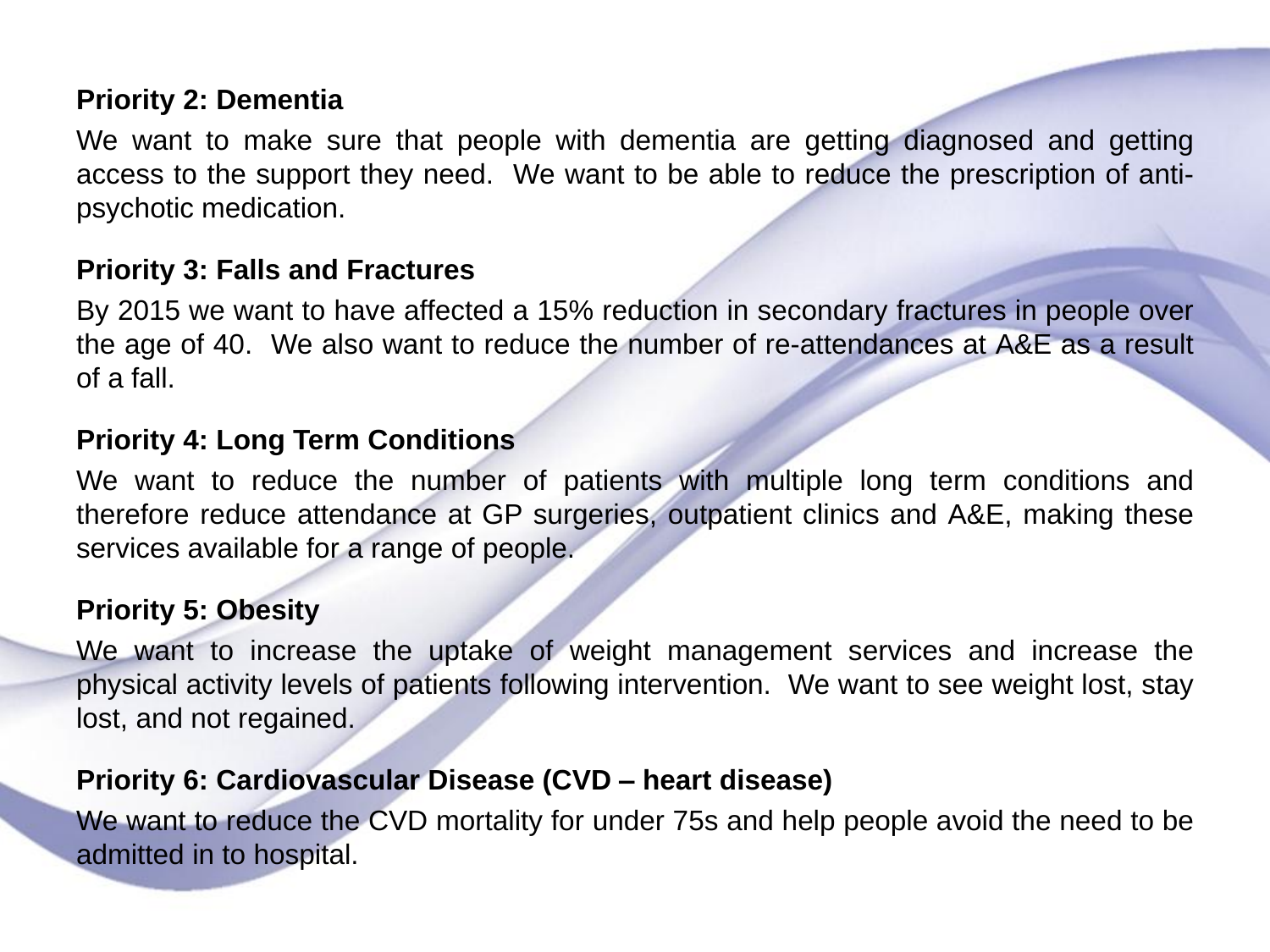# **Who we work with**



The Department of Health is the government department responsible for leading, shaping and funding health and care in England.



NHS England and their sub regional branch, NHS England (Greater Manchester), are responsible for commissioning England wide health services and GP services.

#### Wrightington, Wigan and Leigh NHS **NHS Foundation Trust**

WWL NHS FT is the major hospital trust serving the people of Wigan and Leigh and delivers a range of general and specialist hospital care.

### Wigan<sup>o</sup><br>Council

Wigan Council is responsible for providing social care and public health services, amongst their many other council duties.

#### **Bridgewater Community Healthcare NHS NHS Trust**

Bridgewater Community Healthcare NHS Trust is the provider of general community health services in Wigan (and other areas of the North West). They deliver services such as district nursing and physiotherapy in patients'' homes, clinics and health centres.



5 Boroughs Partnership NHS Foundation Trust provide treatment, support and guidance for a wide range of health issues. These include physical and mental ill-health issues and learning disabilities..



Healthwatch Wigan is a consumer champion for both health and social care in Wigan Borough and will give communities a stronger voice to influence and challenge how services are provided in Wigan.



NWAS provides 24hr, 365 days a year accident and emergency services to those in need of emergency medical treatment and transport.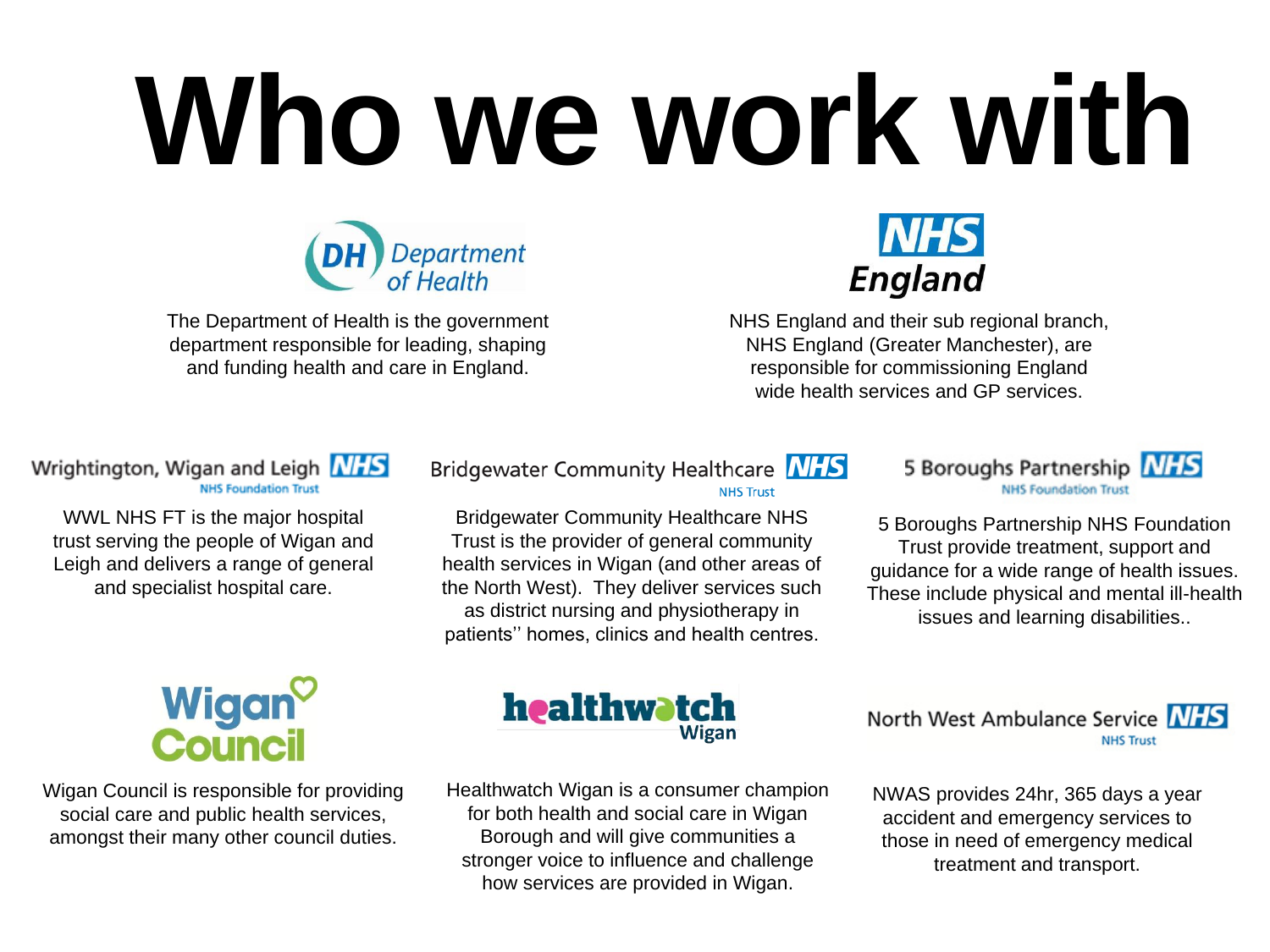### **It's Your NHS**

**We are also committed to working with the people of Wigan borough. We want to know what you want from your health services. We want you to be involved in decisions we take. We want 'no decision about me, without me' to become the way we routinely work.**

There are lots of ways you can become involved, including joining your local GP Practice Patient Participation Group (PPG). We actively engage with all PPGs in Wigan. This includes listening and asking questions. PPGs help us understand what patients need, want and think about services, from broad topics like quality, to specific issues like A&E attendance or how we treat conditions like asthma.

To join your local PPG and start having your voice heard, speak to the Practice Manager at your GP surgery.

There are other ways to engage. You might want to:

- Attend our monthly Board Meetings (questions are taken in advance)
- Follow us on Twitter @WiganBoroughCCG
- 'Like' us on Facebook
- Email us via our website (www.wiganboroughccg.nhs.uk/contact-us) or on public@wiganboroughccg.nhs.uk